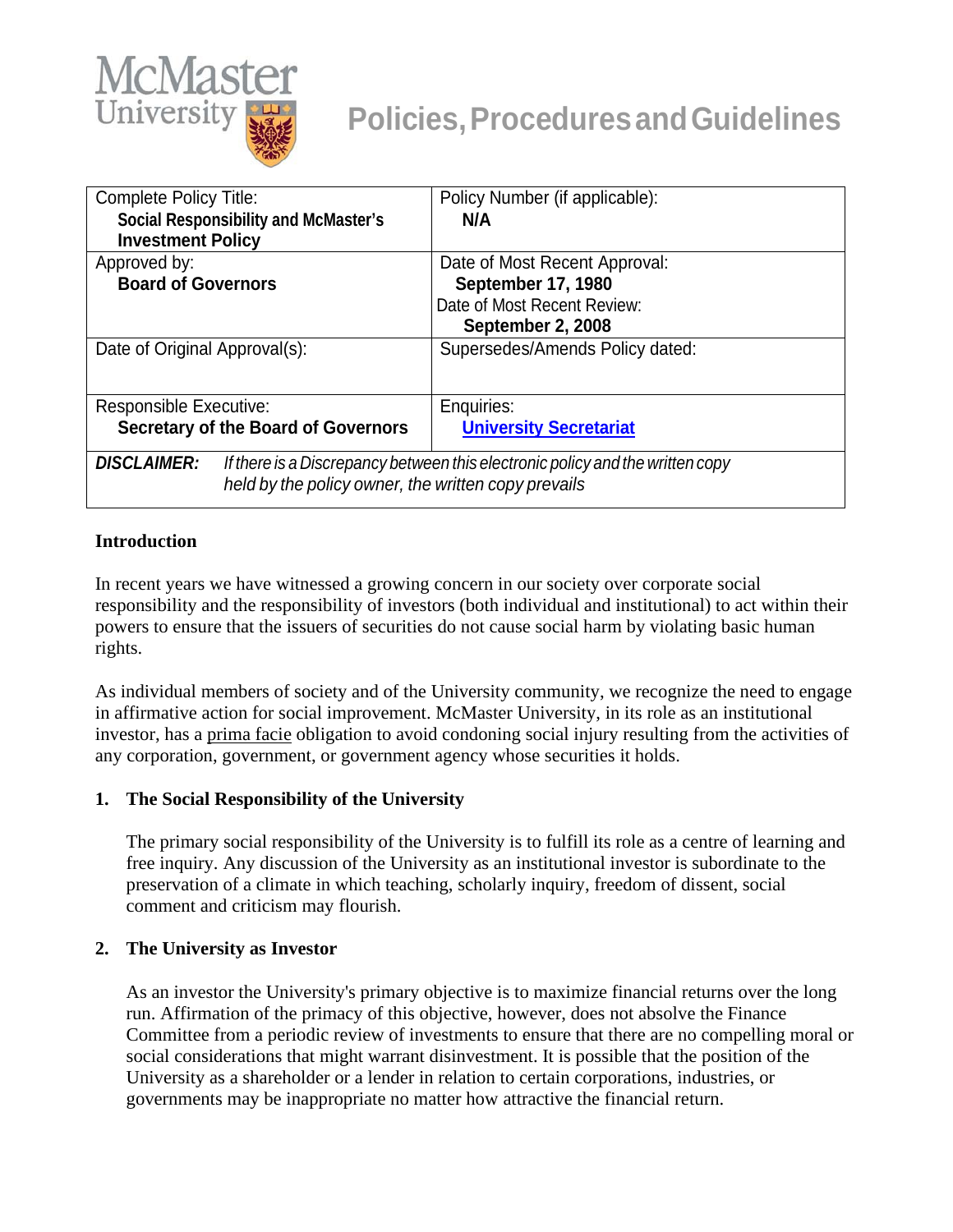Until recently the investment policy of McMaster University has been geared solely to maximizing return on investments. The agenda of a shareholders' meeting usually deals with routine matters like approval of financial reports, election of the board of directors and the appointment of auditors. As long as the company exhibits financial responsibility, it is customary for the University to vote proxies on routine issues according to the management's recommendations.

# **3. Considerations for Policy Making**

Any attempt to devise an investment policy for McMaster which is sufficiently sensitive to, and effective in addressing, the social implications of a particular corporation's or government's conduct must consider the following questions:

- a. What are the facts?
- b. By what criteria do we decide whether or not the social behaviour of a corporation, industry, or government is morally acceptable?
- c. What is the most effective means to voice concerns when a corporation, industry, or government is considered to be morally praiseworthy or blameworthy?
- d. Who speaks for the University on social issues?
- e. Who makes decisions on the University's investment policy?

Each of these questions will be briefly considered in turn.

a. The facts.

In any specific case it will be essential to make careful investigation of all available information bearing on the activities of the corporation or government and the effect of these activities on the employees and other nations of the country, as well as the probably effect of discontinuance of the activities.

b. The criteria.

The Declaration of Human Rights proclaimed by the United Nations Organization, together with the associated International Covenants, suggest guidelines which may provide a basis for assessing social performance. A copy of the Declaration may be obtained from the Board of Governors office.

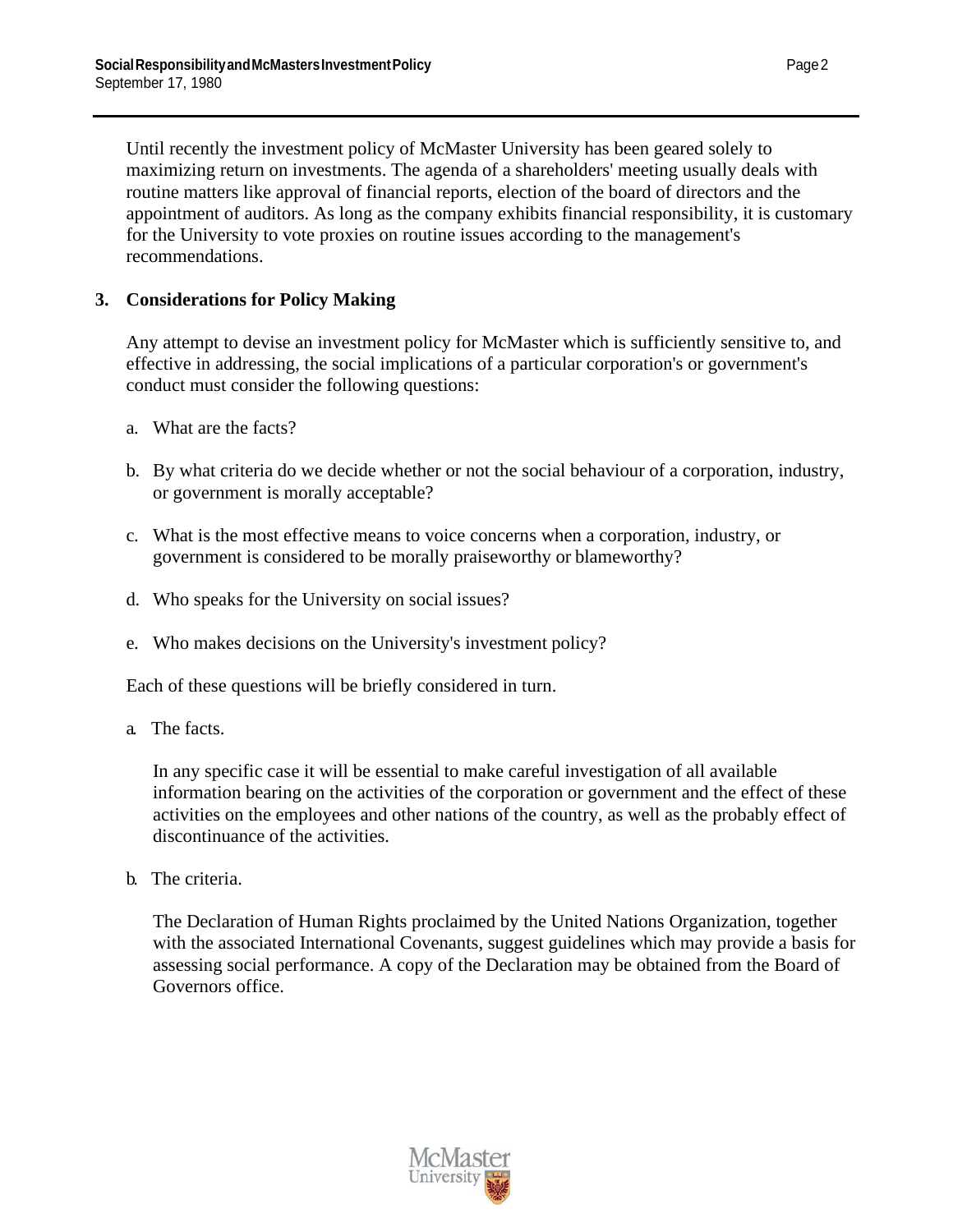c. Voicing the concerns.

If after investigation of the policy of a corporation, industry, or government appears to be incompatible with the Declaration, the following avenues are open to the investor:

- i) Communicate the Finance Committee's concerns to the security issuer in question requesting clarification of its policy;
- ii) Raise questions at shareholders' meetings;
- iii) Introduce resolutions at shareholders' meetings;
- iv) Where feasible, vote for the appointment of concerned individuals to the Board of Directors;
- v) Disinvestment.
- d. "Who speaks for the University on social issues?"

This is a difficult question to answer. The following excerpt from the Kalven Committee report to the Ford Foundation is relevant here:

"There is no mechanism by which the University can reach a collective position without inhibiting the full freedom of dissent on which it thrives........This creates a heavy presumption against the University taking collective action or expressing opinions on social and political issues of the day, or modifying its corporate activities to foster social or political values, however compelling and appealing they might be."  $\frac{1}{1}$ 

Acknowledgement of the problem should not obscure the fact that the University is concerned with the goals of society. "It should be a forum for analysis, debate and the search for truth."<sup>[2](#page-2-1)</sup> In the pursuit of these activities it is imperative that faculty members, administrators, members of the supports staff and students be allowed free expression of opinion with impunity. Furthermore, it would be invidious to presume that any single group could speak for all members of the University community.

Such considerations militate against the establishment of inflexible guidelines for defining social policy as they relate to the investment decisions of the Finance Committee of the University.

<span id="page-2-1"></span><sup>&</sup>lt;sup>2</sup> "The Social Responsibility Dimension of Investing the Smith College Endowment: Some Objectives and Policies", p. III - C-1.



<span id="page-2-0"></span><sup>1</sup> Reported in *Corporate Social Responsibility and the Institutional Investor*, a report to the Ford Foundation. B. Longstreth, H.D. Rosenbloom. Praeger Publishers. Quoted in "Social Responsibility and Queen's Investment Policy", pp. 5-6.